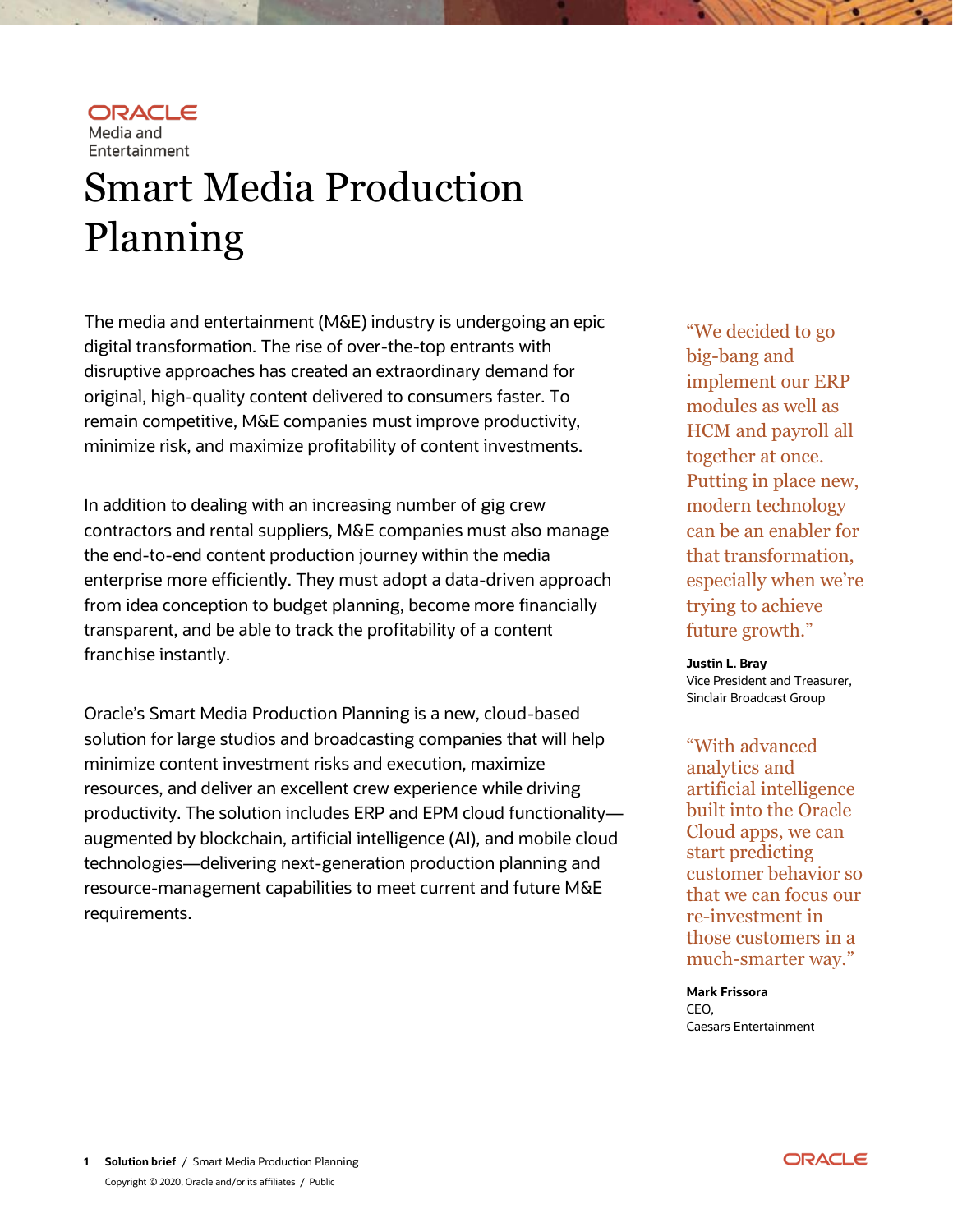# Boost production-process efficiencies and fuel profitability

According to an OVUM study, 60 percent of M&E companies embarking on cloud back-office transformation strategies want to improve operational productivity, and 42 percent want to improve budget planning and project management. Oracle's Smart Media Production Planning solution helps studios and broadcasters reduce risk and learn from the past, allowing them to make better investments in the future.

- **Make data-driven decisions** Use AI to tap into valuable and relevant own and competitive insights about content investments and consumption to make the right content investment decisions.
- **Gain robust control** Create and fine-tune robust and complex productionbudget simulations and income scenarios for new productions to decide how best to invest.
- **Track profitability** Improve financial transparency with real-time performance tracking of the media franchise with true cost and revenue key performance indicators (KPIs).

# Create a differentiated production-crew experience

In that same OVUM study, M&E companies revealed that cloud back-office transformation hugely enhanced personalized user experience and real-time data sharing. In fact, 51 percent of respondents said they wish to incorporate mobile and chatbot capabilities within the next 24 months.

- **Simplify engagement** Attract the most-creative contractors, onboard them faster, and reduce crew administration using a blockchain-based, trusted, media-crew network of immutable supplier records.
- **Hire effectively** Empower your line producers or schedulers with flexible ٠ tools so that they can easily find available and relevant contractors from their resource pool using best-fit AI matching.
- **Delight crew** Personalize the production-crew experience with a mobile app that maximizes crew collaboration and simplifies time spent on administrative tasks, such as time sheets, invoices, or royalties.

"Before our Oracle ERP Cloud, a lot of our data was trapped in many different systems. It was very difficult to pull it all together and provide management with complete analysis on the various accounts that we use. Our information is all in one place now—that means faster and more-robust management reporting.''

#### **Tim Regan**

Vice President of Finance and Corporate Controller, Pandora

"Oracle's cloud solutions will provide approximately 20,000 Hearst employees with finance and planning capabilities that will allow them to better communicate and execute their jobs."

#### **Bill Kager**

Vice President of Finance, Hearst